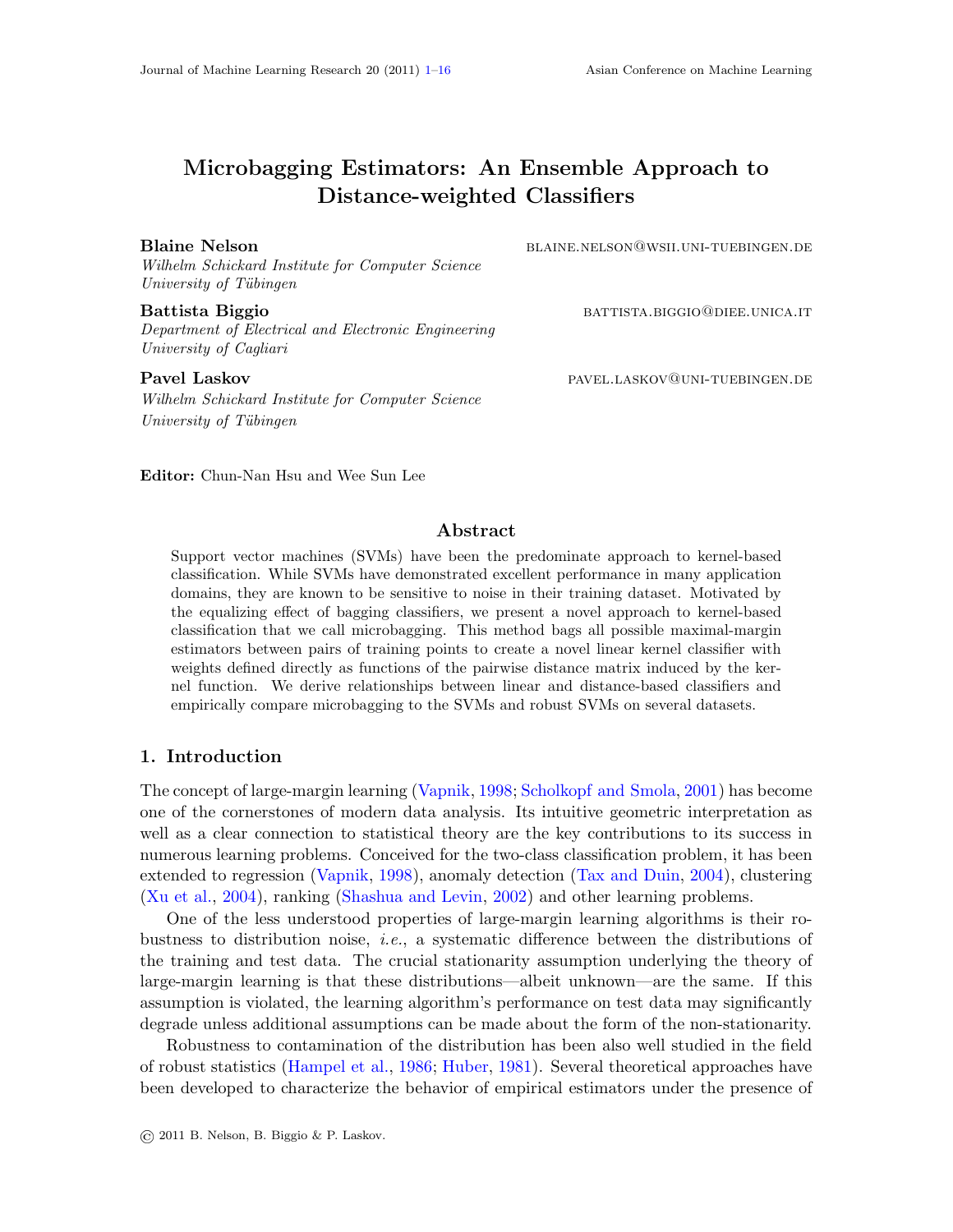distribution noise. Of special interest is the notion of *influence function* which measures the sensitivity of an estimator to an infinitesimal contamination of a distribution. Although the methods of robust statistics are not directly applicable to large-margin learning, some ideas are closely related to successful learning algorithms. For example, the popular statistical technique of bagging [\(Breiman](#page-14-0), [1996](#page-14-0)) using aggregation of bootstrapped estimators is reminiscent of boosting algorithms [\(Schapire,](#page-15-8) [1990](#page-15-8)) in which simple classifiers are combined to improve the classification performance.

An interesting relation between bagging and robustness of empirical estimation has been discovered by [Grandvalet](#page-15-9) [\(2004](#page-15-9)). It was observed that bagging equalizes the influence of individual training points, which is a very desirable property from the robustness standpoint. Based on this observation, we propose a new method for a combination of bagging with large margin classification aimed at improving robustness of large-margin methods to distribution noise. Our method, which we call *microbagging*, is based on the idea of aggregating largemargin classifiers based on *smallest possible bootstrap samples* of the training data: pairs of points with the opposite labels. Due to the simplicity of the large margin *learning* on two data points, the resulting aggregate classifier can be easily analyzed and exhibits some interesting properties. First, the combination of decisions made by microbagging classifiers corresponds to the classical voting schemes used in the field of data fusion. Second, the combination of decision functions has a closed-form expression as a linear combination of the training points in feature space, as with other kernel methods. Finally, it can be shown that microbagging is related to distance-based learning and can be used by only defining an appropriate distance over the feature space.

To empirically validate the robustness of microbagging, we examine label noise in twoclass classification. Label noise occurs when some labels of training points are flipped, hence the joint distribution of features and labels changes between the training and test data. We observe that there is a tradeoff between robustness and accuracy of classification exhibited by microbagged classifiers. Our experiments on UCI datasets demonstrate an increased robustness of the resulting aggregated classifier at a cost of a marginal deterioration of detection accuracy on uncontaminated data as compared to SVMs.

#### 1.1. Notation

In this paper, we use the usual classification framework. The input space is denoted by  $\mathcal{X}$  (D-dimensional) and the prediction space is  $\mathcal{Y} = \{-, +\}$ ; where mathematically convenient, we use −1 and +1 in place of the labels '−' and '+', respectively. The observed training data points are paired:  $\mathbb{D} = \{(\mathbf{x}_i, y_i)\}\$  where  $\mathbf{x}_i \in \mathcal{X}$  and  $y_i \in \mathcal{Y}$ . The size of the dataset is N. The *kernel function*,  $\kappa(\cdot, \cdot): \mathcal{X} \times \mathcal{X} \to \mathbb{R}$ , is the inner product function for the feature space defined by the feature map  $\phi(\cdot)$ ; *i.e.*,  $\kappa(\mathbf{x}_i, \mathbf{x}_j) = \phi(\mathbf{x}_i)^\top \phi(\mathbf{x}_j)$ . The positive semi-definite kernel matrix K contains all pairwise kernel evaluations between data points; *i.e.*,  $K_{i,j} = \kappa (\mathbf{x}_i, \mathbf{x}_j)$ . Alternatively, one can use the label-annotated matrix,  $Q_{i,j} =$  $y_i y_j \kappa (\mathbf{x}_i, \mathbf{x}_j)$ . The kernel function also defines a norm function based on the usual relationships between inner products and norms. This kernel norm is given by  $\|\phi(\mathbf{x})\|_k^2 = \kappa(\mathbf{x}, \mathbf{x})$ and induces the pairwise distance,  $\|\phi(\mathbf{x}_i) - \phi(\mathbf{x}_j)\|_{k}^{2} = \kappa(\mathbf{x}_i, \mathbf{x}_i) + \kappa(\mathbf{x}_j, \mathbf{x}_j) - 2\kappa(\mathbf{x}_i, \mathbf{x}_j).$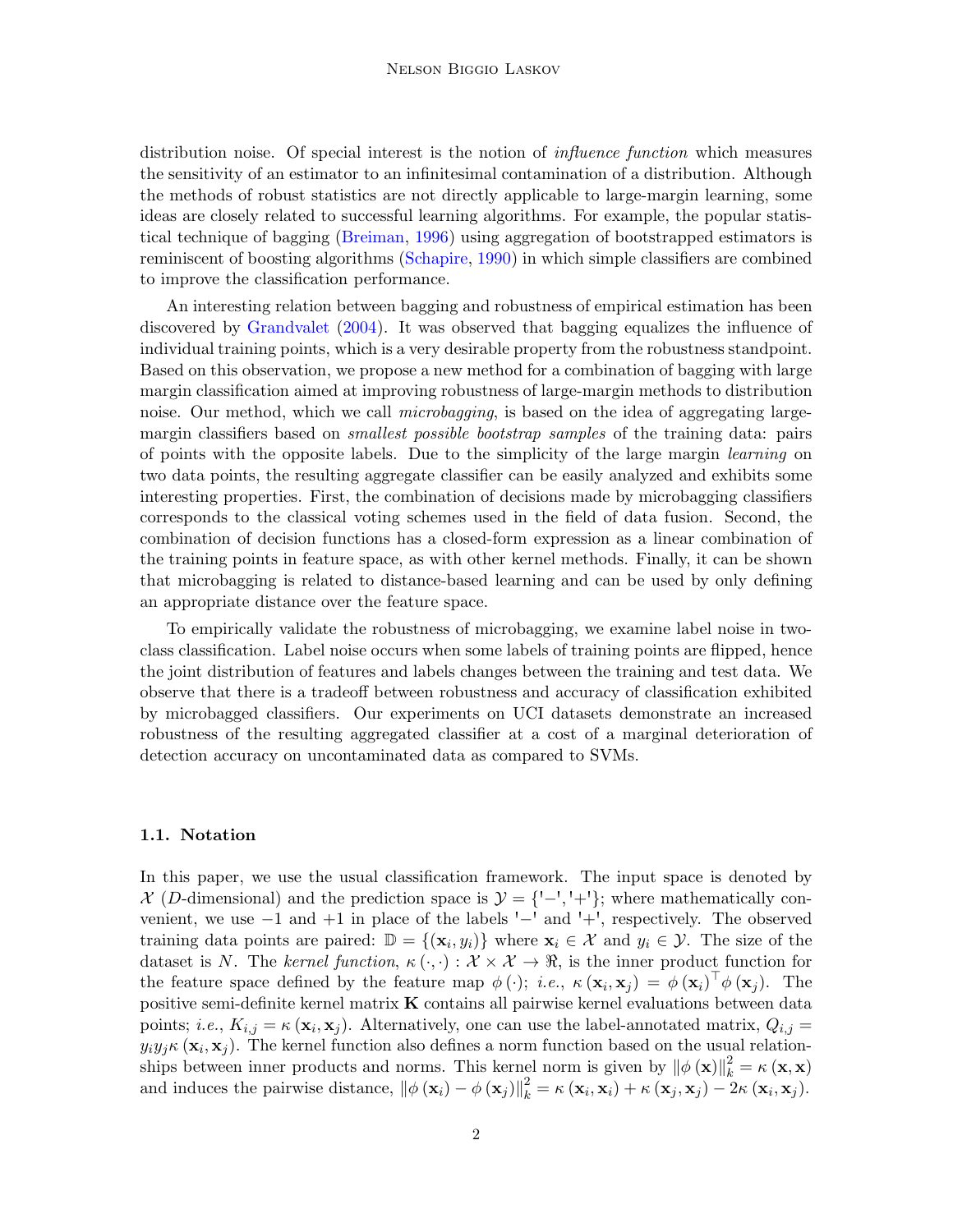#### <span id="page-2-3"></span>1.2. Kernel-based Classifiers

We consider the family of linear classifiers in a feature space, for which the decision function is expressed in terms of a hyperplane norm  $\mathbf{w} = \sum_i \alpha_i y_i \phi(\mathbf{x}_i)$  and a bias b as

<span id="page-2-2"></span>
$$
f(\mathbf{x}) = \mathbf{w}^{\top} \phi(\mathbf{x}) - b = \sum_{i} \alpha_{i} y_{i} \kappa(\mathbf{x}_{i}, \mathbf{x}) - b
$$
 (1)

where the coefficients  $\alpha$  and the bias b are learned from training data. The resulting classifier predicts '−' if *f* (x) < 0 and '+' otherwise. Learning algorithms that produce such decision functions include the soft-margin SVM and kernelized perceptron.

#### 1.2.1. Support Vector Machines

The primal objective for the soft-margin SVM is  $W_{primal}(\mathbf{w}, b, \boldsymbol{\xi}) \triangleq \frac{1}{2}$  $\frac{1}{2}\left\Vert \mathbf{w}\right\Vert _{2}^{2}+C\sum_{i}\xi_{i}$ where C is the regularization parameter and  $\xi_i$  is the i<sup>th</sup> slack variable (allowing for margin violations). This function is minimized with respect to  $\bf{w}$  (and b) subject to the constraints that for every *i*,  $y_i$   $(\mathbf{w}^\top \phi(\mathbf{x}_i) - b) \geq 1 - \xi_i$ . The corresponding dual objective is  $W_{d u}$   $(\boldsymbol{\alpha}) =$  $\mathbf{1}_N^\top \boldsymbol{\alpha} - \frac{1}{2} \boldsymbol{\alpha}^\top \mathbf{Q} \boldsymbol{\alpha}$  where the dual variables  $\boldsymbol{\alpha}$  must satisfy  $\alpha_i \in [0, C]$  for all i and  $\boldsymbol{\alpha}^\top \mathbf{y} = 0$ .

The complementary-slackness conditions (*i.e.*, KKT conditions) for the dual objective above can be expressed as  $\alpha_i \left( y_i \left( \mathbf{w}^\top \phi \left( \mathbf{x}_i \right) - b \right) - 1 + \xi_i \right) = 0$ . These optimality conditions for the SVM along with the condition  $\sum_i^N \alpha_i y_i = 0$  can be expressed as:

$$
\begin{bmatrix} \mathbf{Q} & \mathbf{y} \\ \mathbf{y}^{\top} & 0 \end{bmatrix} \begin{bmatrix} \alpha \\ b \end{bmatrix} = \begin{bmatrix} \mathbf{1}_N \\ 0 \end{bmatrix}
$$

along with constraints on  $\alpha$  (*e.g.*, in the soft-margin SVM  $\alpha_i \in [0, C]$ ). For the least-squares SVM (with a primal given by  $W_{primal}(\mathbf{w}, b, \boldsymbol{\xi}) \triangleq \frac{1}{2}$  $\frac{1}{2} \|\mathbf{w}\|_2^2 + \frac{\gamma}{2}$  $\frac{\gamma}{2} \sum_i \xi_i^2$ , the complementaryslackness conditions also yield a similar equation with **Q** replaced by  $Q + \frac{1}{\gamma}I^{(N \times N)}$ .

#### 2. Microbagging

Motivated by the idea that bagging equalizes the influence of data points [\(Grandvalet](#page-15-9), [2004\)](#page-15-9), we develop a techique we call *microbagging*. Bagging (bootstrap aggregating) is a process that creates K datasets from the original dataset by resampling  $M \leq N$  data points *with replacement*. [1](#page-2-0) As is discussed by [Friedman and Hall](#page-15-10) [\(2000](#page-15-10)), bootstrapping can improve for  $M < N$  which [Grandvalet](#page-15-9) [\(2004](#page-15-9)) explains in terms of equalizing the influence of samples. Further, with more samples  $K$ , one can reduce the chance that a single point is overrepresented. By taking the limit of these trends, we develop a bagging-based approach with  $M = 2$  and  $K \to \infty$ ; this is equivalent to constructing a classification function from every pair of data points since the probability of each pair occuring is equal. However, this includes homogeneous pairs from the same class (and duplicates) for which a classseparating hyperplane is ill-defined. Instead, we reject these pairs and construct our bagged classifier by averaging only over the class-separating hyperplanes learned between every heterogeneous pair of data points—we call the resulting estimator a *microbagged classifier*.<sup>[2](#page-2-1)</sup>

<span id="page-2-0"></span><sup>1.</sup> The original technique was introduced by [Breiman](#page-14-0) [\(1996](#page-14-0)) using  $M = N$  but subsequent work has also discussed sampling with  $M < N$  (e.g., [Wehrens et al.,](#page-15-11) [2000\)](#page-15-11).

<span id="page-2-1"></span><sup>2.</sup> Microbagging can alternatively be defined as a limit of the jackknife or cross-validation sub-sampling (e.g., [Wehrens et al.](#page-15-11), [2000](#page-15-11)) which sample *without replacement* (rejecting homogenous pairs).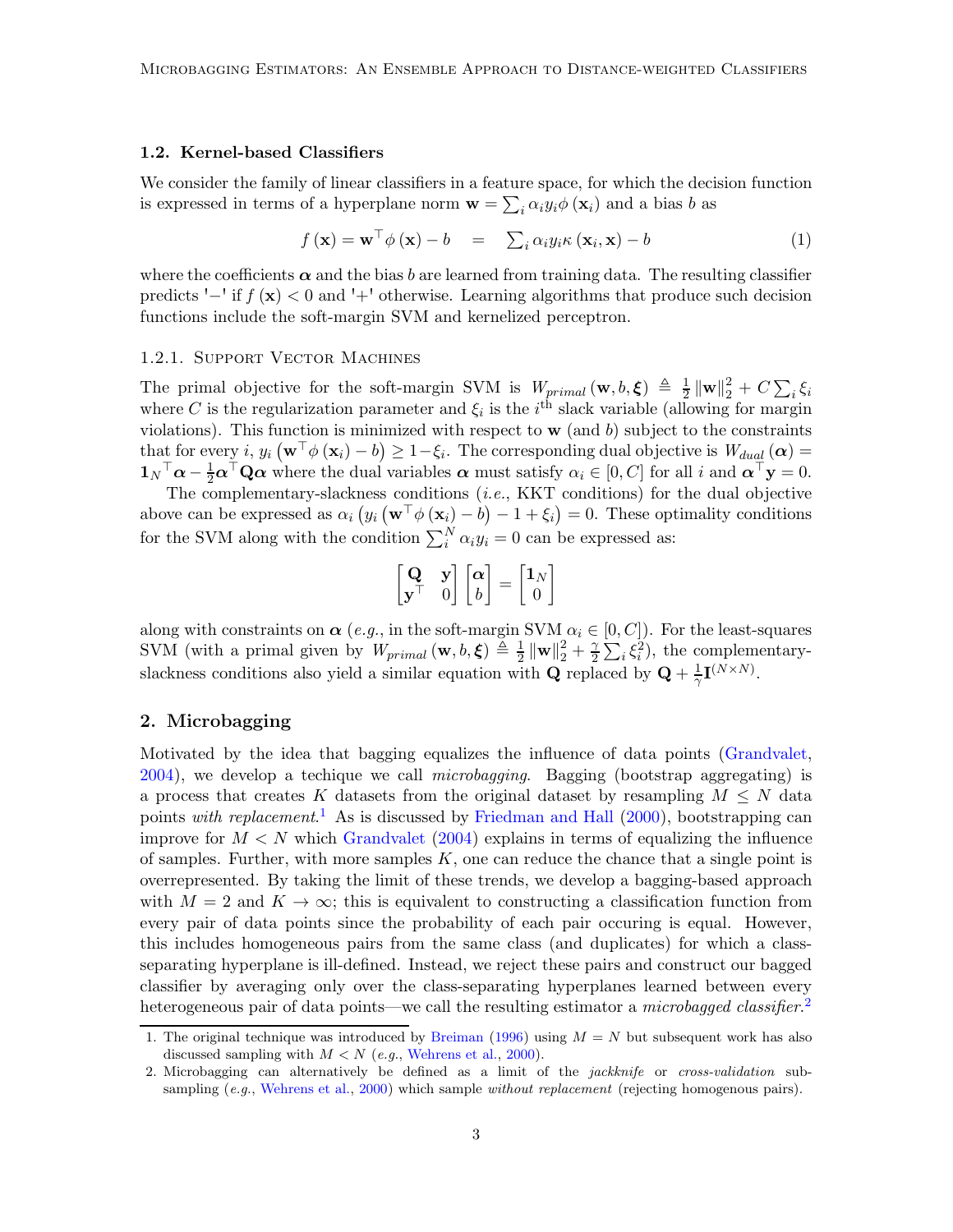# 2.1. Pairwise Maximum-Margin Learning

Any maximum-margin hyperplane that separates a pair of heterogeneous training examples,  $\mathbf{x}_i \in \mathbb{D}_{X}^{(+)}$  $\mathbf{x}_X^{(+)}$  and  $\mathbf{x}_j \in \mathbb{D}_{X}^{(-)}$  $\chi^{(-)}$ , is specified by a normal vector proportional to the vector  $\mathbf{x}_i - \mathbf{x}_j$ and a displacement that places their midpoint  $\frac{x_i + x_j}{2}$  on the hyperplane. In feature space, these parameters  $\mathbf{w}_{i,j}$  and  $b_{i,j}$  are given by

<span id="page-3-0"></span>
$$
\mathbf{w}_{i,j} = \sigma_{i,j} \cdot [\phi(\mathbf{x}_i) - \phi(\mathbf{x}_j)] \tag{2}
$$

$$
b_{i,j} = \frac{\sigma_{i,j}}{2} \left[ \left\| \phi \left( \mathbf{x}_i \right) \right\|_k^2 - \left\| \phi \left( \mathbf{x}_j \right) \right\|_k^2 \right] \tag{3}
$$

where  $\sigma_{i,j} \geq 0$  is a scaling parameter, which we will discuss later. The parameters  $\mathbf{w}_{i,j}$  and  $b_{i,j}$  specify a decision function  $f_{(i,j)}(\mathbf{x}) = \mathbf{w}_{i,j}^\top \phi(\mathbf{x}) - b_{i,j}$  whose sign yields our desired classifier. It has the following properties (in feature space): (1) it is linear (2) it separates  $\mathbf{x}_i$  and  $\mathbf{x}_j$ , (3) it is correctly oriented to give the correct sign to both and (4) their midpoint (in feature space) lies on the hyperplane.

#### 2.2. Microbagging the Classifiers

Using a strict bagging approach, all pairwise classifiers are averaged together to form the following aggregated decision function:

$$
F(\mathbf{x}) = -1 + \frac{2}{N^+N^-} \sum_{i \in \mathcal{I}^+, j \in \mathcal{I}^-} \mathbf{I} \left[ \mathbf{w}_{i,j}^\top \mathbf{x} \ge b_{i,j} \right] .
$$

By expanding the pairwise parameters from Eqs. [\(2\)](#page-3-0) and [\(3\)](#page-3-0), this decision function for the bagged classifier can be expressed  $as<sup>3</sup>$  $as<sup>3</sup>$  $as<sup>3</sup>$ 

$$
F(\mathbf{x}) = -1 + \frac{2}{N^+ N^-} \sum_{i \in \mathcal{I}^+, j \in \mathcal{I}^-} \mathbb{I} \left[ \kappa (\mathbf{x}_i, \mathbf{x}) - \kappa (\mathbf{x}_j, \mathbf{x}) \ge \frac{1}{2} \left[ K_{i,i} - K_{j,j} \right] \right]
$$
  
= -1 +  $\frac{2}{N^+ N^-} \sum_{i \in \mathcal{I}^+, j \in \mathcal{I}^-} \mathbb{I} \left[ \left\| \phi (\mathbf{x}_i) - \phi (\mathbf{x}) \right\|_k \le \left\| \phi (\mathbf{x}_j) - \phi (\mathbf{x}) \right\|_k \right].$ 

Since classifying based on an average of indicator functions is equivalent to taking their majority vote, this classifier is equivalent to a majority vote between all heterogeneous pairs of points. Thus, this bagged classifier has an intuitive robust quality since every outlier in the dataset can effect at most max  $\left[\frac{1}{N^+}, \frac{1}{N^-}\right]$  fraction of these decision functions. Moreover, because each bagged classifier has a range  $\{-1, +1\}$ , the impact of outliers is bounded.

#### 2.3. Microbagging the Decision Functions

While the above strict bagging approach gives a direct sense of robustness, summations of indicator functions are difficult to analyze, yield a non-linear bagged classifier (even in the

<span id="page-3-1"></span><sup>3.</sup> For this aggregation approach, scale parameters  $\sigma_{i,j} > 0$  do not impact on the resulting bagged classifier and thus are removed.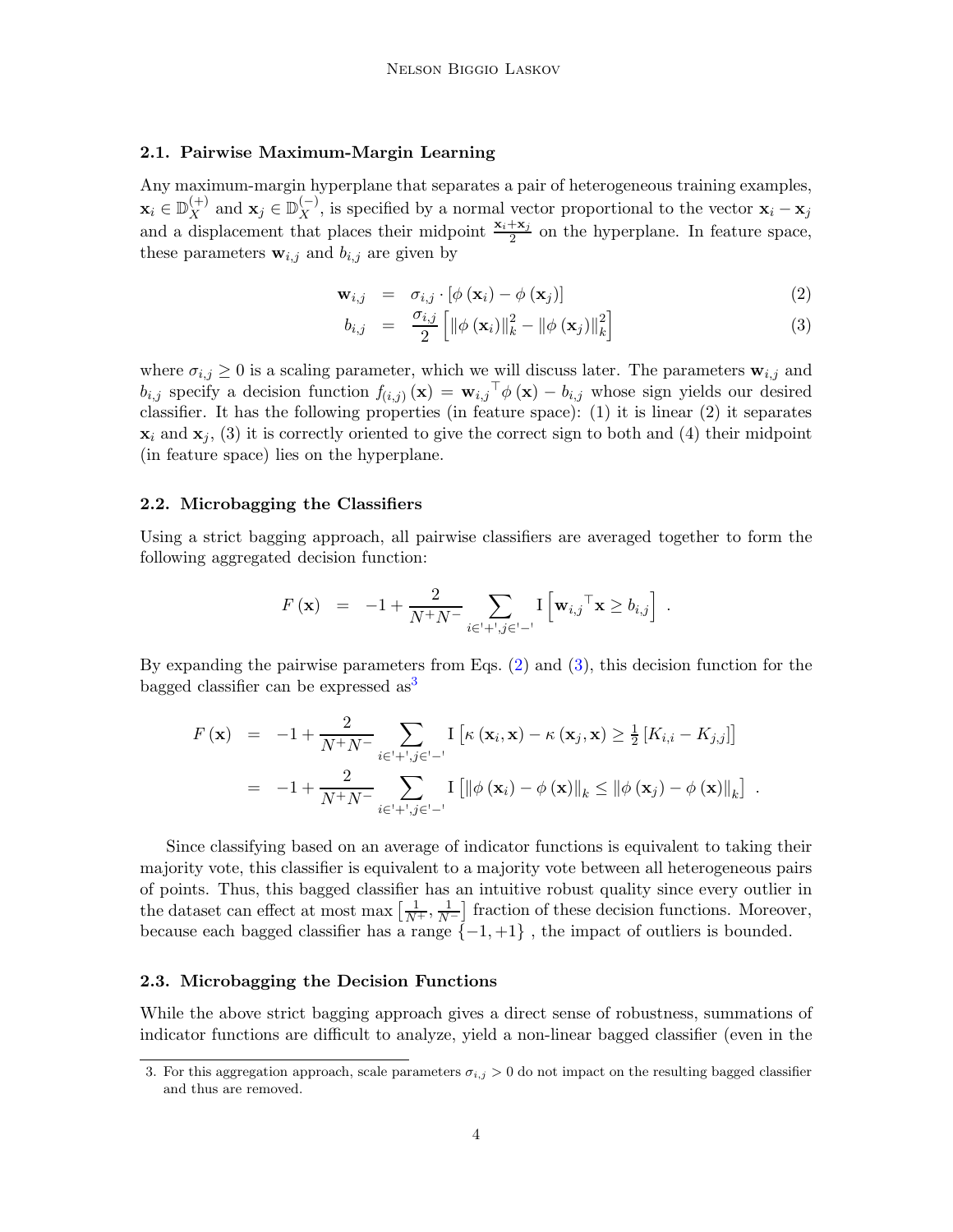feature space), and are computationally expensive. We instead consider a classifier that bags the pairwise decision functions instead of classifiers given by :

$$
\hat{F}(\mathbf{x}) \triangleq \frac{1}{N^+N^-} \sum_{i \in \{+,j\} \in \{+,j\} } f_{(i,j)}(\mathbf{x}) = \frac{1}{N^+N^-} \sum_{i \in \{+,j\} \in \{+,j\} } \mathbf{w}_{i,j} \phi(\mathbf{x}) - \frac{1}{N^+N^-} \sum_{i \in \{+,j\} \in \{+,j\} } b_{i,j}
$$
\n
$$
= \mathbf{w}^\top \phi(\mathbf{x}) - b \ .
$$

The parameters  $\bf{w}$  and  $\bf{b}$  are the average normal and bias from all pairwise decision functions and can be expressed as follows in terms of parameters  $\alpha$  and b:

<span id="page-4-1"></span>
$$
\mathbf{w} \triangleq \frac{1}{N^+N^-} \sum_{i \in \{-\}} \mathbf{w}_{i,j} = \frac{1}{N^+N^-} \sum_{i \in \{-\}} \sigma_{i,j} \left( \phi \left( \mathbf{x}_i \right) - \phi \left( \mathbf{x}_j \right) \right)
$$
\n
$$
= \sum_{i \in \{-\}} \sum_{j \in \{-\}} \frac{\sigma_{i,j}}{N^+N^-} \phi \left( \mathbf{x}_i \right) - \sum_{j \in \{-\}} \sum_{i \in \{-\}} \frac{\sigma_{i,j}}{N^+N^-} \phi \left( \mathbf{x}_j \right) = \sum_{i} \alpha_i y_i \phi \left( \mathbf{x}_i \right)
$$
\n
$$
b \triangleq \frac{1}{N^+N^-} \sum_{i \in \{-\}} \sum_{j \in \{-\}} b_{i,j} = \frac{1}{N^+N^-} \sum_{i \in \{-\}} \frac{\sigma_{i,j}}{\alpha_j}
$$
\n
$$
= \frac{1}{2} \sum_{i} \alpha_i y_i \|\phi \left( \mathbf{x}_i \right)\|_k^2 = \frac{1}{2} \sum_{i} \alpha_i y_i K_{i,i}
$$
\n
$$
\alpha_i \triangleq \frac{1}{N^+N^-} \sum_{j} I \left[ y_i \neq y_j \right] \sigma_{i,j} \tag{4}
$$

Thus we see that this decision function is expressible as a linear combination of kernel evaluations for each training data point weighted  $\alpha$ :

$$
\hat{F}(\mathbf{x}) = \sum_{i} \alpha_{i} y_{i} \kappa(\mathbf{x}_{i}, \mathbf{x}) - b = \sum_{i} \alpha_{i} y_{i} \left[ \kappa(\mathbf{x}_{i}, \mathbf{x}) - \frac{1}{2} K_{i, i} \right]
$$
(5)

This form for the decision function is computationally convenient since all weights  $\alpha$  can be computed (in the training phase) with complexity  $\mathcal{O}(N^2 \cdot \Sigma)$ , where  $\Sigma$  is the complexity of computing each scaling, and the cost of a prediction is  $N$  kernel evaluations. Thus, training of microbagged classifiers is quadratic in the size of the training set as it requires all pairwise scalings; this is comparable to the training complexity of an SVM. However, unlike the computationally intensive optimization algorithm for SVM learning, microbagging only performs a simple sum over the scaling matrix  $\sigma$ . Indeed, preliminary studies demonstrated that the running time of the SVM can be an order of magnitude worse than microbagging. For prediction, the lack of sparsity in the weights requires all training data to be compared to each query which generally makes microbagging several times slower than SVMs; both of these comparisons will appear in a long version of this paper.

# <span id="page-4-0"></span>2.4. Pairwise Hyperplane Scaling

Here we discuss strategies for selecting the scalings  $\sigma$  for the pairwise hyperplanes. Notably, the strategies we discuss are symmetric:  $\sigma_{i,j} = \sigma_{j,i}$  as to be discussed in Section [3.2.](#page-6-0)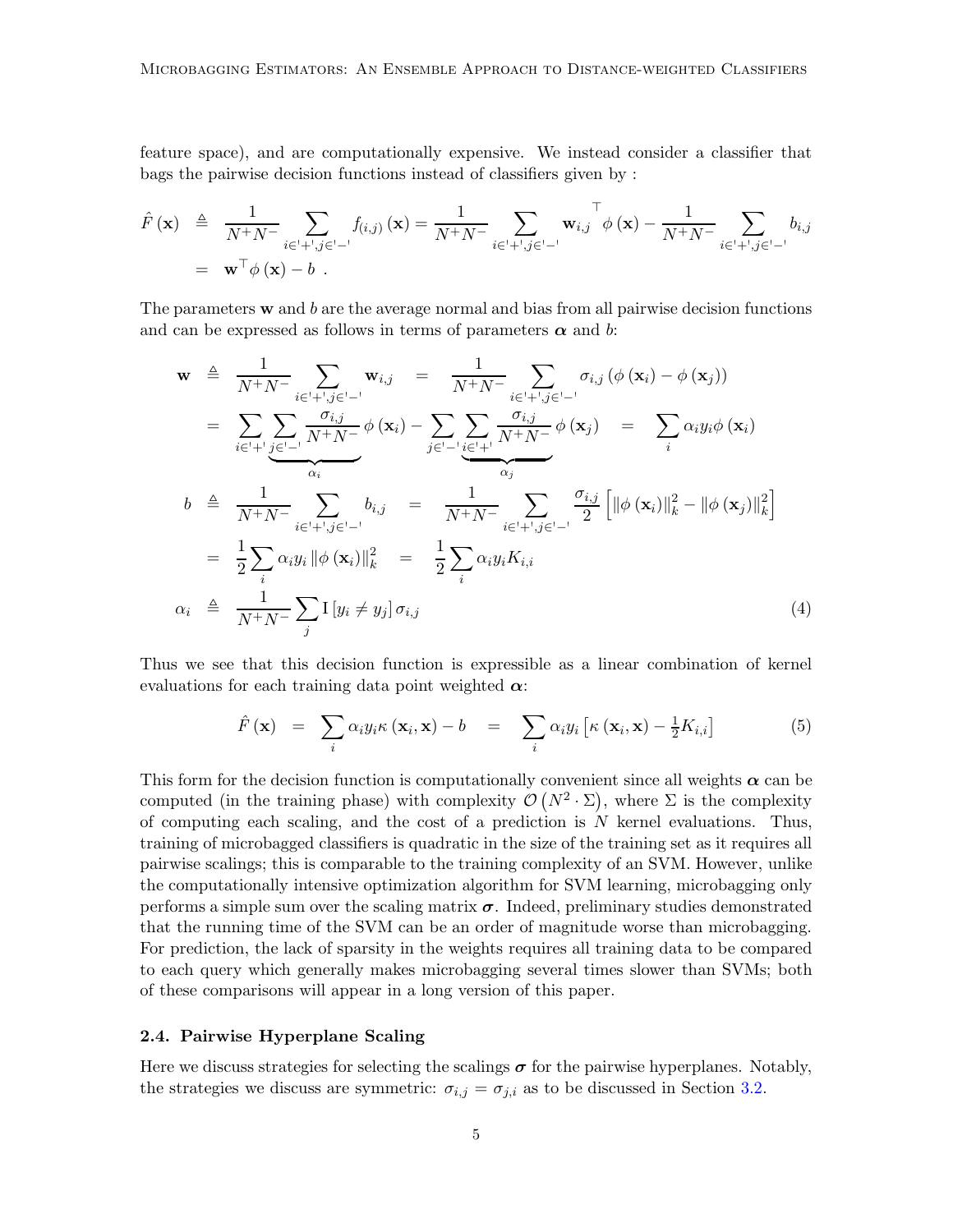### 2.4.1. Uniform-weighted Microbagging

Here we consider the simplest microbagging estimator obtained by equally weighting each hyperplane; *i.e.*,  $\sigma_{i,j} = 1$ . We call such an estimator a *uniform-weighted microbagging estimator*. For this simple case, the weights  $\alpha$  can be simplified to

$$
\alpha_i = \frac{1}{N^+N^-} \sum_j I[y_i \neq y_j] = \begin{cases} \frac{1}{N^+} & \text{if } y_i = ' +' \\ \frac{1}{N^-} & \text{if } y_i = ' -' \end{cases};
$$

that is, each data point is weighted inversely to the number of training points in its class, thus, equally distributing the weight among all data points of each class. These weights are insensitive to the location of the training data and thus can only be influenced by changing the class of training data; *e.g.*, due to label flipping.

#### 2.4.2. Distance-weighted Microbagging

In this section, we consider a family of microbagging estimators for which the pairwise learners are weighted by a power  $m \in \Re$  of the kernel distance between the two points; *i.e.*,  $\sigma_{i,j} = \left\|\phi\left(\mathbf{x}_i\right) - \phi\left(\mathbf{x}_j\right)\right\|_k^m$  $\binom{m}{k}$ . This family of scalings is motivated by the fact that the norm of the pairwise hyperplane  $\mathbf{w}_{i,j}$  is simply  $\|\mathbf{w}_{i,j}\|_k = \sqrt{\sigma_{i,j}} \|\phi(\mathbf{x}_i) - \phi(\mathbf{x}_j)\|_k$  and thus this scaling family allows us to control the norms of pairwise hyperplanes and their corresponding margins. For this family, the weights can be expressed as

$$
\hat{\alpha}_{i} = \frac{1}{N^{+}N^{-}} \sum_{j:y_{i} \neq y_{j}} ||\phi\left(\mathbf{x}_{i}\right) - \phi\left(\mathbf{x}_{j}\right)||_{k}^{m}
$$
\n(6)

(defining  $0^0 = 1$  for cases when  $\mathbf{x}_i = \mathbf{x}_j$ ).

We now discuss the properties of this family. For  $m = 0$ , they yield uniform weights hence, the uniform-weighted scalings are contained within this family. Further, when  $m =$  $-2$ , all of the pairwise hyperplanes have unitary norm; *i.e.*,  $\|\mathbf{w}_{i,j}\|_{k} = 1$ . For this case, all pairwise hyperplanes contribute equally to the bagged estimator whereas for uniformweighted scalings, the hyperplanes of more distant pairs have more influence on the resulting bagged normal. We thus call the case when m = −2 *equi-influence microbagging*.

When m < 0, we say that the corresponding classifier is *SVM-like*, because it distributes more weight on data points that lie closer to points from the other class; *e.g.*, closer to the boundary between the classes. However, unlike an SVM, this approach does not yield sparsity; *i.e.*, training points with  $\alpha_i = 0$ . This allocation strategy gives the estimator resilience to outliers, although it is vulnerable to inliers (*i.e.*, heterogeneous points that are very close or identical). This vulnerability is demonstrated empirically in Section [4.2.](#page-8-0)

In the case that  $m > 0$ , the microbagging classifier allocates more weight to points that are furthest from heterogeneous points. Again, the estimator does not yield SVM-like sparsity. This weighting strategy is insensitive to inliers but can be heavily influenced by outliers; *i.e.*, data that lies far away from all other training data.

### <span id="page-5-0"></span>3. Relationship to Distance-Weighted Voting Classifiers

We now explore a connection between kernel-based classifiers (such as microbagged classifiers and SVMs) and distance-weighted voting algorithms. Using algebra, the relationship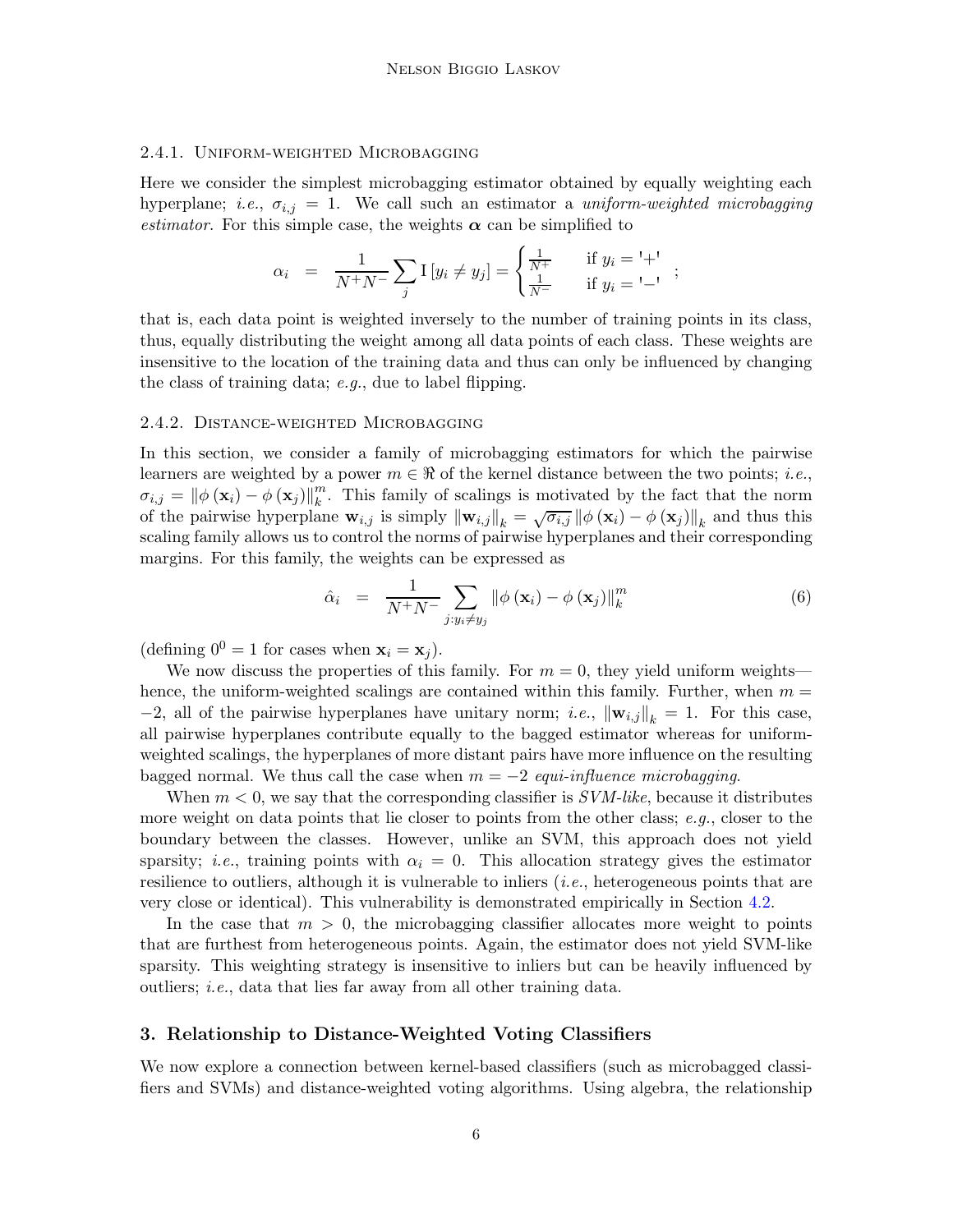between inner products and norms, and the condition  $\alpha^{\top} y = 0$ , the decision function in Eq. [\(1\)](#page-2-2) can be rewritten in terms of kernel distances as  $f(\mathbf{x}) = \frac{1}{2} \sum_i \alpha_i y_i \|\phi(\mathbf{x}_i)\|_k^2$ 1  $\frac{1}{2}\sum_i \alpha_i y_i \|\phi(\mathbf{x}_i) - \phi(\mathbf{x})\|_k^2 - b$ . Since only the first term depends on the query data point  $x$ , the classifier predicts  $'$ +' when

$$
\frac{1}{N^{+}}\sum_{i\in\mathcal{I}^{+}}N^{+}\alpha_{i}\left\|\phi\left(\mathbf{x}_{i}\right)-\phi\left(\mathbf{x}\right)\right\|_{k}^{2}-\frac{1}{N^{-}}\sum_{i\in\mathcal{I}^{-}}N^{-}\alpha_{i}\left\|\phi\left(\mathbf{x}_{i}\right)-\phi\left(\mathbf{x}\right)\right\|_{k}^{2}\leq 2b-\sum_{i}\alpha_{i}y_{i}\left\|\phi\left(\mathbf{x}_{i}\right)\right\|_{k}^{2}.
$$

Hence the prediction depends on the difference between average squared distances of the query point from both classes and uses a constant threshold  $\beta \triangleq 2b - \sum_i \alpha_i y_i ||\phi(\mathbf{x}_i)||_k^2$ k depending only on training data points; if also  $\beta = 0$ , then the above decision is equivalent to distance-weighted classification.

The relationship between linear classifiers and distance-weighted voting classifiers depends on the following two conditions for any linear classifier:

$$
\sum_{i} \alpha_{i} y_{i} = 0 \qquad b = \frac{1}{2} \sum_{i} \alpha_{i} y_{i} ||\phi(\mathbf{x}_{i})||_{k}^{2} . \qquad (7)
$$

When the first condition is met, we say that the values of  $\alpha$  are *class-balanced*. When the second condition is met (*i.e.*,  $\beta = 0$ ), we say that the bias b is *class-balanced*. If both  $\alpha$  and b are class-balanced, the prediction of the linear classifier can be expressed as

<span id="page-6-2"></span><span id="page-6-1"></span>
$$
\underset{c \in \{'+', -'\}}{\operatorname{argmin}} \frac{1}{N^c} \sum_{i \in c} N^c \alpha_i \left\| \phi\left(\mathbf{x}_i\right) - \phi\left(\mathbf{x}\right) \right\|_k^2 \tag{8}
$$

that is, the prediction is the class, c, that minimizes the average squared distance from the query to the class' set of training points re-weighted by  $\alpha_i$  times the size of the class  $N^c$ .

#### 3.1. SVMs as Distance-Weighted Voting

The formulation for SVMs in Section [1.2](#page-2-3) shows that both soft-margin and least-squares SVMs satisfy class balance for  $\alpha$ , but do not generally achieve class balance for b. Instead, the bias b of SVMs is selected to satisfy the margin constraints for its support vectors. These criteria for bias-selection do not generally coincide. However, as we discuss at the end of this section, these differing strategies result in two-different balancing strategies.

# <span id="page-6-0"></span>3.2. Microbagging as Distance-Weighted Voting

Unlike the SVM, the microbagged classifier achieves both class-balance conditions. Firstly, assuming the scalings  $\sigma$  are symmetric, the first condition from Eq. [\(7\)](#page-6-1) is met. To see this, we expand the balance condition using the definition of positive and negative weights:

$$
\sum_{i \in [+] } y_i \alpha_i = \sum_{i \in [+] } \frac{1}{N^+ N^-} \sum_j I \left[ y_i \neq y_j \right] \sigma_{i,j} - \sum_{i \in []} \frac{1}{N^+ N^-} \sum_j I \left[ y_i \neq y_j \right] \sigma_{i,j}
$$
  
= 
$$
\frac{1}{N^+ N^-} \sum_{i,j} I \left[ y_i \neq y_j \right] \left( \sigma_{i,j} - \sigma_{i,j} \right) .
$$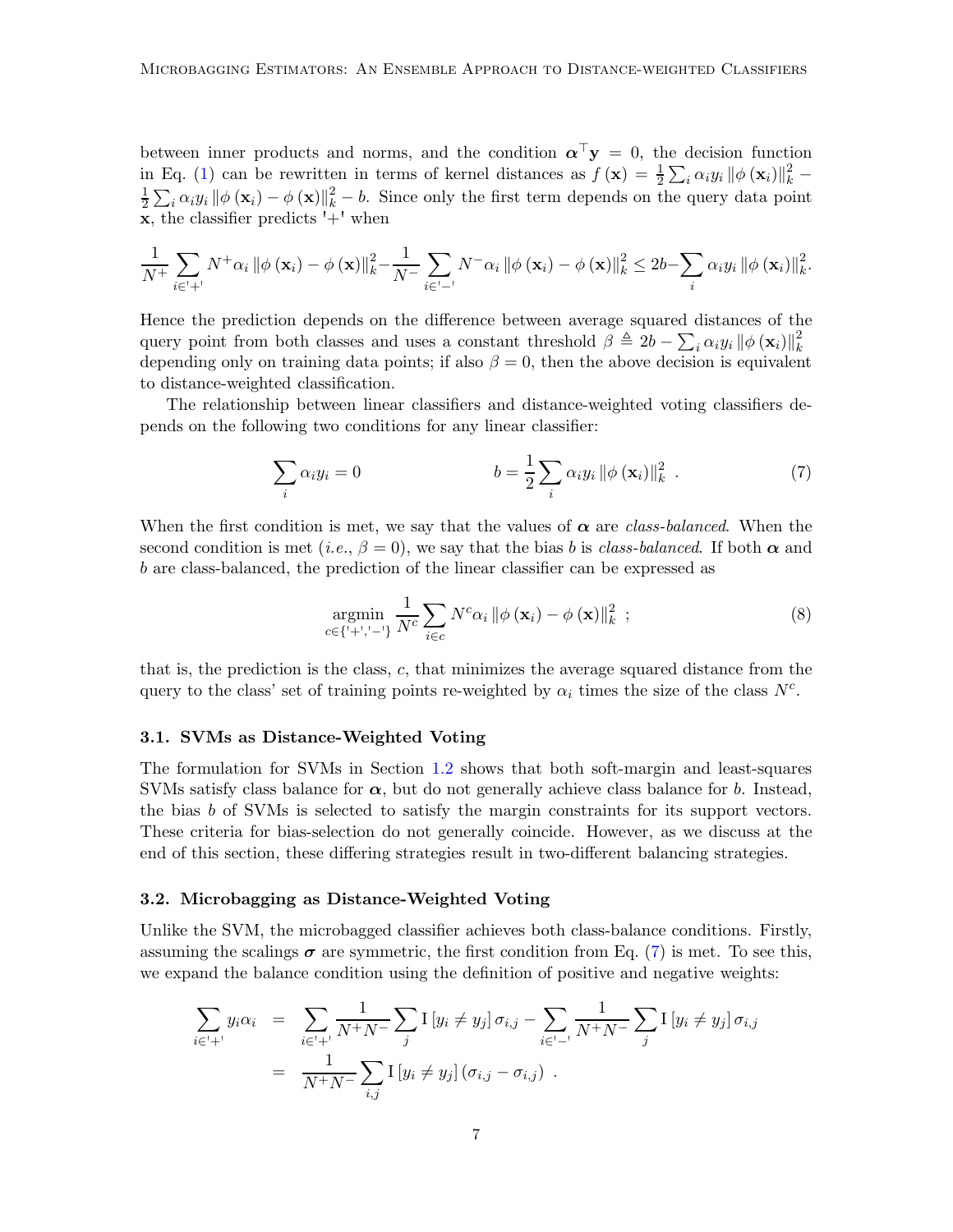For this sum to be zero, it is sufficient that  $\sigma$  is symmetric, which holds for the scalings considered in Section [2.4.](#page-4-0) Moreover, the second balance condition in Eq. [\(7\)](#page-6-1) requires that the bias  $b$  is exactly the bias we derived for the microbagging estimator above.

Based on class-balance, the decision function of the microbagged estimator is equivalent to a classifier that predicts the class that minimizes the weighted average distance between the query  $x$  and its training points as in Eq.  $(8)$ . Notably, for uniform scalings (for which  $\alpha_i = \frac{1}{N^+}$  for  $i \in \lvert + \rvert$  and  $\alpha_i = \frac{1}{N^-}$  for  $i \in \lvert - \rvert$ , the class predicted by the microbagged classifier minimizes the average distance from the query to the class' training points.

#### 3.3. Class Balance versus Variance Equalization

As noted above, the biases for the SVM and microbagging classifiers are based on different strategies. The SVM bias is selected to achieve margin constraints for the support vectors but does not generally achieve the class balance condition,  $\beta = 0$ . In failing to achieve classbalance, when trained on an unbalanced dataset, it will favor the majority class and thus requires re-weighting (*e.g.*, [Vapnik](#page-15-1), [1998](#page-15-1)). In contrast, the microbagged bias does satisfy class-balance (data points are implicitly re-weighted since their weights are multiplied by the class size in Eq.  $(8)$ , but has poor behavior when the intraclass variance of the two classes is dramatically different. That is, as is evidenced by Eq. [\(8\)](#page-6-2), distance-weighted classifiers bias toward the class with smaller intraclass variance. SVMs do not exhibit this bias. Thus, we see that the strategy for choosing b results in different potential biases by the classifier—either a class bias or a class-variance bias.

## <span id="page-7-0"></span>4. Experiments

We use a toy dataset to assess the basic properties of microbagging, then evaluate its performance on real-world datasets using a random label-noise model. We compare SVMs classifiers to microbagging estimators. We evaluate both soft margin SVMs and leastsquares SVMs as discussed in Section [1.2.](#page-2-3) For both, we use cross-validation to select their parameters;  $C \in \{0.01, 0.1, 0.5, 1, 5, 10, 20, 50, 100, 200, 500, 1000\}$  and  $\gamma \in \{0.0001, 0.001, 0.001, 0.001, 0.001, 0.001, 0.001, 0.001, 0.001, 0.001, 0.001, 0.001, 0.001, 0.001, 0.001, 0.001, 0.001, 0.001, 0.001, 0$ 0.005, 0.01, 0.05, 0.1, 1, 5, 10, 100, 1000}. Once a value is selected, the SVM is trained on the full training dataset using that value. In all plots, SVMs appear as dashed lines. For microbagging, we consider both uniform-weighting  $(m = 0)$  and distance-weightings  $(m = +2 \text{ and } m = -2)$ . The microbagging results are plotted with solid lines.

We assess our algorithms using two standard metrics: classification accuracy and area under the ROC curve (AUC). Both are estimated using a test set of data drawn from the same distribution as the training data. The classification accuracy is the total number of correct predictions divided by the total number of predictions. The AUC is computed using the Mann-Whitney U-statistic divided by the total number of predictions in each class.

#### 4.1. Toy Dataset: Uniform Boxes

In this experiment, we use a toy dataset, *uniform boxes*, to understand how microbagging estimators behave compared to SVMs. In the uniform boxes dataset, the positive and negative dataset are uniformly sampled from the D-dimensional unit hypercubes  $[T, 1 + T] \times$  $[0,1]^{D-1}$  and  $[-(1+T), -T] \times [0,1]^{D-1}$ , respectively. This dataset is characterized by its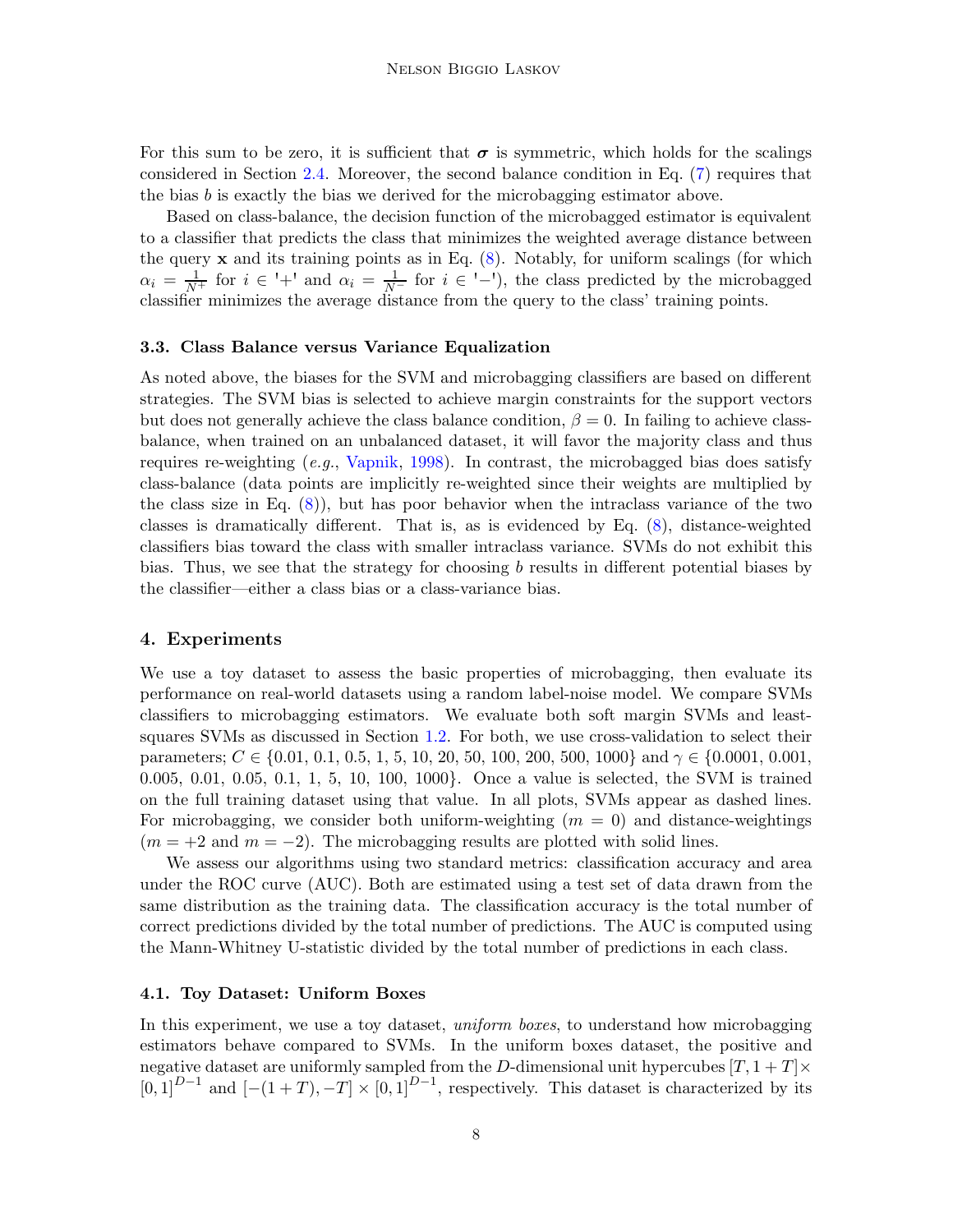dimensionality,  $D$ , its overlap,  $T$ , the size of the training set,  $S$ , and the proportion,  $P$ , of positive training points. We vary each of these parameters individually while fixing the others. The table below contains the parameters' ranges with their default value in bold.

D 1, 2, 3, 4, 5, 10, 15, 20, 25, 30, 35, 40, 45, 50, 60, 70, 80, 90, 100, 120, 140, 160, 180, 200  $T \begin{bmatrix} -0.5, -0.4, -0.3, -0.2, -0.1, 0.0, \mathbf{0.1}, 0.2, 0.3, 0.4, 0.5 \ 20, 40, 60, 80, 100, 120, 140, 160, 180, \mathbf{200}, 240, 280, 320 \end{bmatrix}$ S 20, 40, 60, 80, 100, 120, 140, 160, 180, 200, 240, 280, 320, 360, 400  $P \mid 0.01, 0.05, 0.1, 0.15, 0.2, 0.25, 0.3, 0.35, 0.4, 0.45, 0.5$ 

In Figure [1,](#page-9-0) we compare microbagging estimators and SVMs across these ranges of parameters with a linear kernel.[4](#page-8-1) We compare a soft-margin SVM (red dashed line), a least-squares SVM (blue-dashed line), and microbagged classifiers using distance-weighted scalings with  $m = 0$  (black solid line),  $m = -2$  (magenta solid line), and  $m = +2$  (cyan solid line). The paired graphs show the corresponding accuracy and AUC for the algorithms averaged over 200 trials. The plots include error bars although they are often too small to be visible.

The results of Figure [1](#page-9-0) demonstrate that microbagging is a competitive classifier on this toy dataset. We note that the soft-margin SVM is actually less resilient to increasing data dimensionality (with fixed training set size) than either the least-squares SVM or the microbagging estimators and the soft-margin SVM also performs slightly worse on very small datasets. We also note that both the soft-margin and least-squares SVM have unusual performance characteristics on class-skewed data—in fact, these effects are due to class bias in the SVM and can be corrected by using class-re-weighting (*e.g.*, [Vapnik](#page-15-1), [1998](#page-15-1)). Notably, re-weighting is not necessary for the microbagging estimators as we discussed above.

#### 4.1.1. Weight Distributions

Here we evaluate how the different kernel classifiers allocate their weights over their training data on the uniform boxes dataset. In Figure [2,](#page-10-0) we show how the three learning algorithms distribute their  $\alpha$  values. For the i<sup>th</sup> training point, we plot the absolute value of its  $\alpha_i$  value (renormalized to one) against its distance to the learner's hyperplane. The microbagging estimators (leftmost plot) behave as predicted: when  $m = 0$  the distribution is flat, when  $m > 0$  the weight increases with increasing distance from hyperplane, and when  $m < 0$ the weight concentrates on points nearest to the hyperplane (and thus nearby the opposing class). The soft-margin SVM (center plot) concentrates all its weight nearly equally on the points nearest to the hyperplane (*i.e.*, on the support vectors) and as C increases the number of points in that support decreases. Finally for the least-squares SVM (rightmost plot) for finite values of the parameter  $\gamma$ , the weight concentrates mostly in the neighborhood of the hyperplane but it decreases in a smooth fashion with greater distance. However, when  $\gamma = \infty$  (hard-margin), the weight increases with the point's distance from the hyperplane.

#### <span id="page-8-0"></span>4.2. UCI Datasets

Here we compare the performance of microbagging estimators and SVM estimators on five datasets from the UCI repository [\(Frank and Asuncion,](#page-15-12) [2010](#page-15-12)).<sup>[5](#page-8-2)</sup> For these datasets, we use

<sup>4.</sup> We also obtained similar results using an rbf kernel with  $\omega = 1.0$ .

<span id="page-8-2"></span><span id="page-8-1"></span><sup>5.</sup> We subsequently studied microbagging on an additional five UCI datasets but did not find significant new results. These additional studies have been omitted due to space but will appear in a longer paper.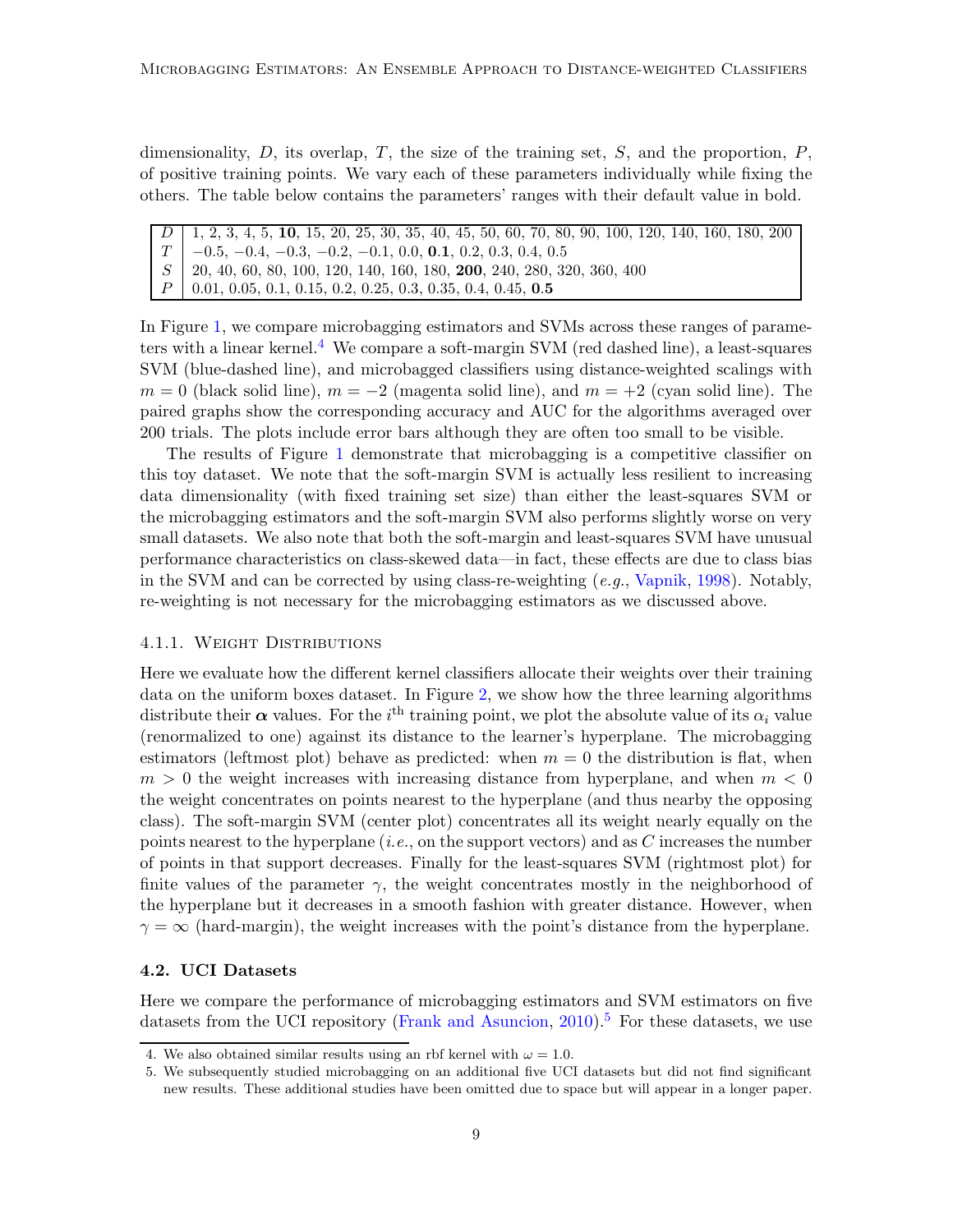

<span id="page-9-0"></span>Figure 1: Plots of average model accuracy (left column) and AUC (right column) on the uniform boxes dataset. In the first row, dimensionality varies, in the second distribution overlap varies, in the third training set size varies, and in the fourth fraction of positive points varies.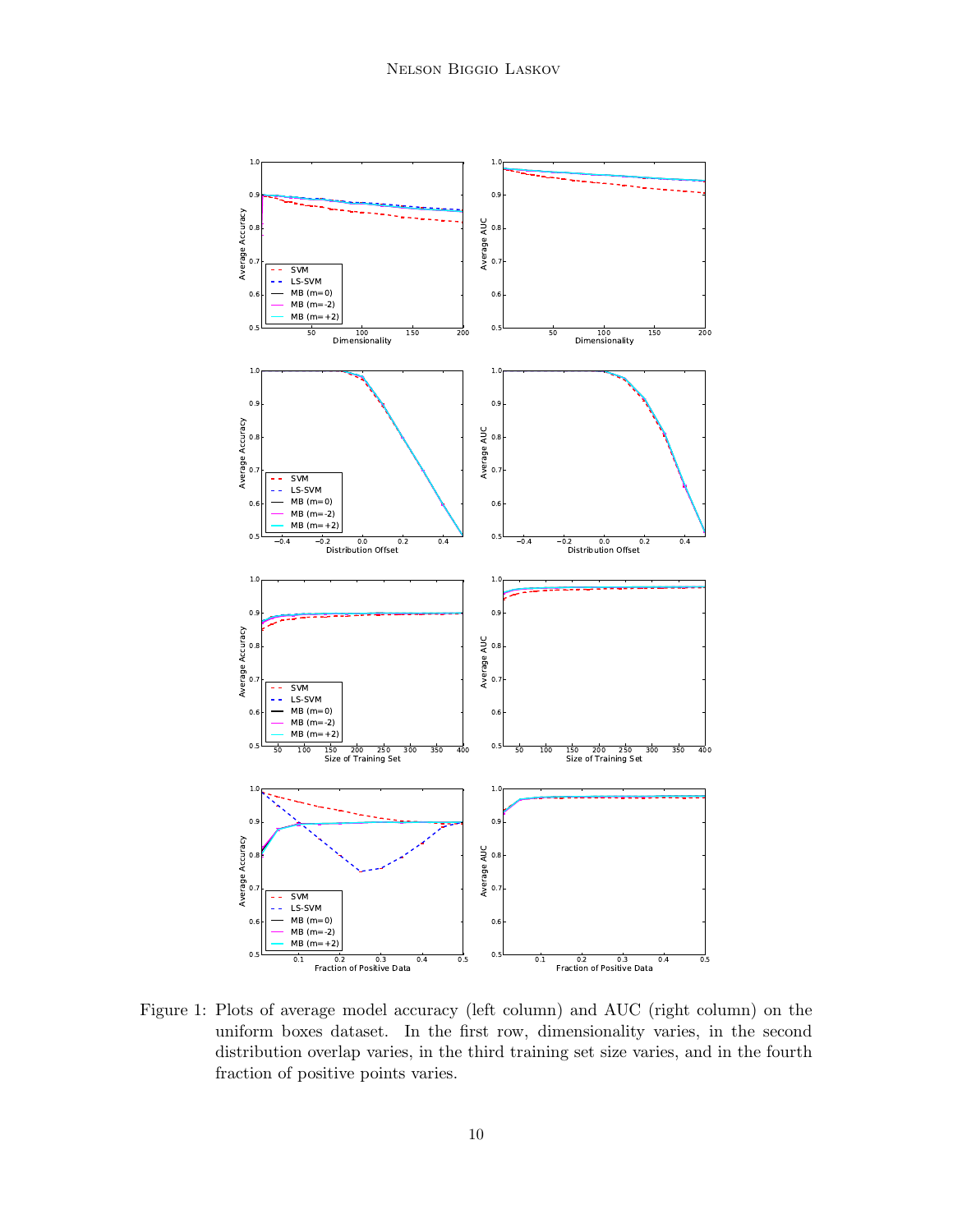

<span id="page-10-0"></span>Figure 2: Distribution of  $\alpha$  for three different learning strategies: microbagging (left), softmargin SVMs (center), and least-squares SVMs (right). Each shows the absolute value of the parameters  $\alpha_i$  against the distance of the i<sup>th</sup> training point to the hyperplane for different parameterizations of the learning algorithm. The values  $\alpha$  are renormalized to sum to one to show their relative distributions.

the rbf kernel with values of  $\omega$  selected based on preliminary analysis of the data. The table below lists the properties of the five datasets we present in this paper: the dataset's name, its dimensionality, the label used as the positive and negative class (and the number of examples), and the size of the samples used for training and evaluation (training and evaluation samples do not overlap). For the Wine dataset, the data was standardized as recommended by its publishers and for the Iris dataset, three duplicates were removed.

| Name               |    | (size)<br>+' Class | $'$ – Class (size) | Sample Size    | $\omega$   |
|--------------------|----|--------------------|--------------------|----------------|------------|
| Iris               | 4  | setosa(48)         | versionor(50)      | 40 $(50\% +$   | $5.0E-3$   |
| Ecoli              |    | cp(143)            | im $(77)$          | $50(50\% +$    | $1.0E - 3$ |
| Wine               | 13 | 1(59)              | 2(71)              | $50(50\% +$    | $1.0E-4$   |
| Image Segmentation | 19 | 1(330)             | 2(330)             | $200(50\% + )$ | $1.0E - 6$ |
| MiniBooNE          | 50 | (36499)            | (93565)            | $200(50\% + )$ | $1.0E - 5$ |

For each dataset, we compare microbagging classifiers to SVMs with random label flipping. For each trial, we randomly select non-overlapping data to serve as the training and test data. We then select a percentage  $P \in \{0\%, 5\%, 10\%, 15\%, 20\%, 25\%, 30\%, 35\%, 40\%$ , 45%, 50%} of random labels to flip and record the accuracy and AUC for each classifier. We repeat these trials 200 times and present the average performance in Figures [3](#page-11-0) and [4.](#page-12-0)

There are two prominent trends in these results. First, microbagging classifiers demonstrate equal or lower performance to SVMs under low label noise but better maintain their performance under high noise. On the Iris and Image Segmentation datasets, the microbagging estimators begin with roughly equal performance to the SVMs, on the Ecoli dataset, their initial performance is slightly worse, and they are significantly worse on the Wine and MiniBoonE datasets. However, the performance of the microbagging estimators ( $m = 0$ ) and m = +2) surpasses the SVMs' performance at 25–30% label noise. Second, the *SVMlike* microbagging classifier  $(m = -2)$  performs worse under label noise than the other microbagging estimators and on the Image Segmentation dataset, it performs significantly worse than all classifiers even with low noise. As discussed in Section [2.4,](#page-4-0) *SVM-like* mi-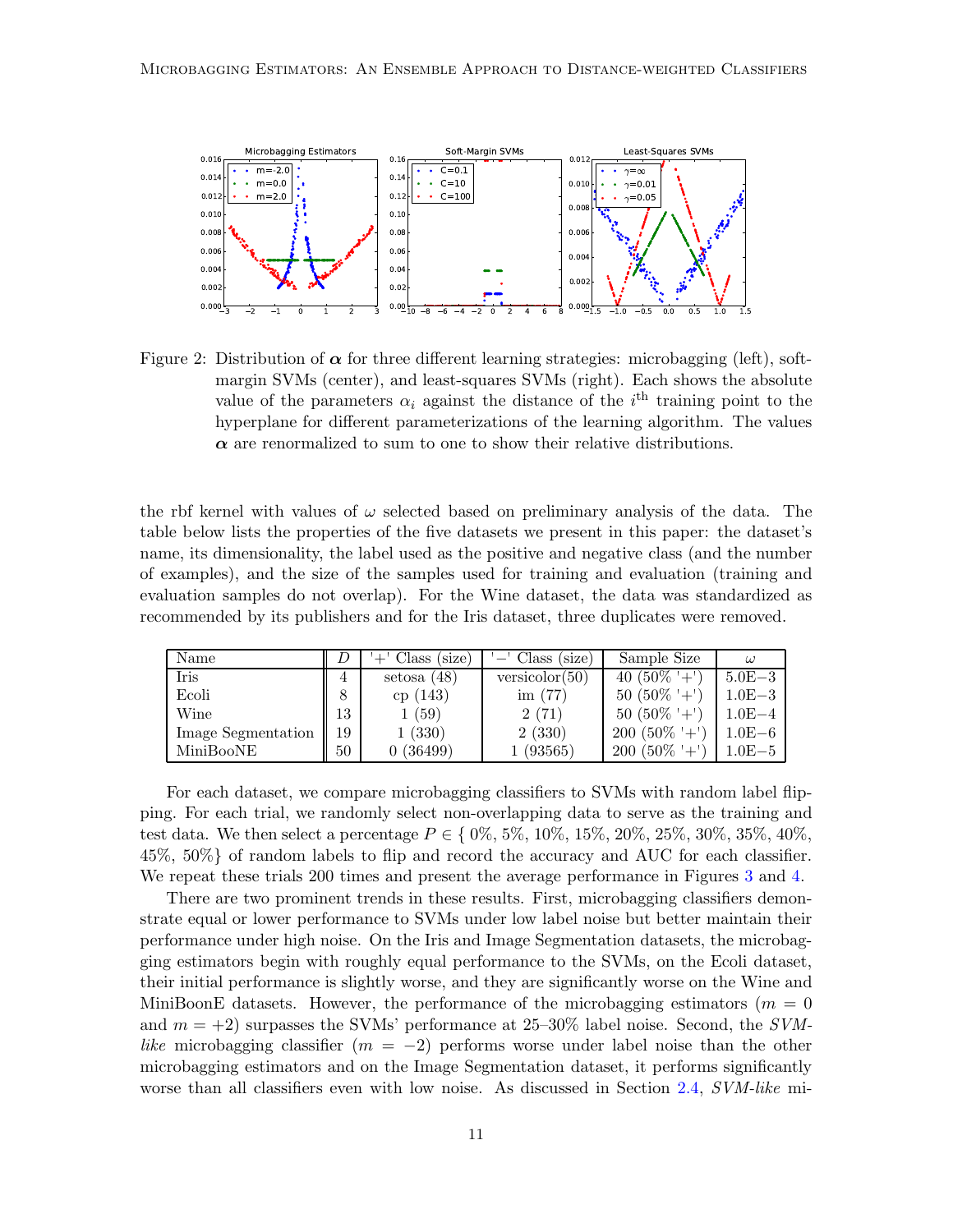

<span id="page-11-0"></span>Figure 3: Performance of SVM and microbagging classifiers on the Iris (top), Ecoli (middle), and Wine (bottom) UCI datasets. In the left column we plot the average accuracy versus fraction of randomly flipped labels. In the right column, we plot average AUC versus fraction of randomly flipped labels. Note that all graphs range from  $0.5$  to  $1.0$  on the *y*-axis.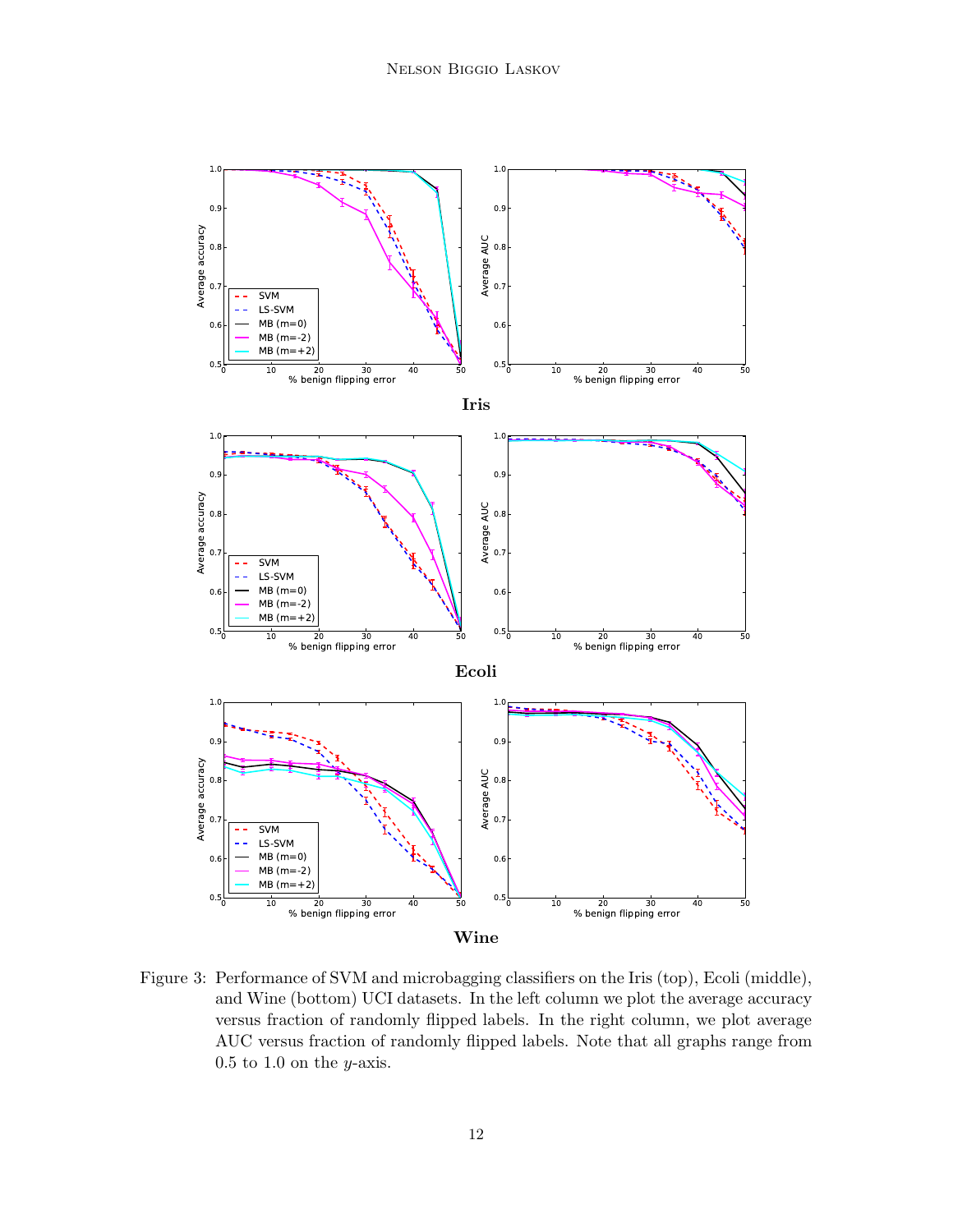

<span id="page-12-0"></span>Figure 4: Performance of SVM and microbagging classifiers on the MiniBooNE (top), and Image Segmentation (bottom) UCI datasets. In the left column we plot the average accuracy versus fraction of randomly flipped labels. In the right column, we plot average AUC versus fraction of randomly flipped labels. Note that all graphs range from  $0.5$  to  $1.0$  on the y-axis.

crobagging classifiers are sensitive to inliers, which is the type of error that arises from label flipping. Hence, it is unsurprising that *SVM-like* microbagging was the least impressive.

# 5. Related Work

Robust learning has recently been identified as an important direction for a variety of applications (*e.g.*, [Bagnell](#page-14-1), [2005](#page-14-1)). Several researchers have identified robustness problems with soft-margin SVMs and proposed modifications that address these problems. [Globerson and Roweis](#page-15-13) [\(2006](#page-15-13)) formulate a modified SVM designed to be robust in its choice of features against potential feature deletion. Alternative approaches have used modified SVM formulations to identify and exclude outliers while training (*e.g.*, [Xu et al.](#page-15-14), [2006\)](#page-15-14).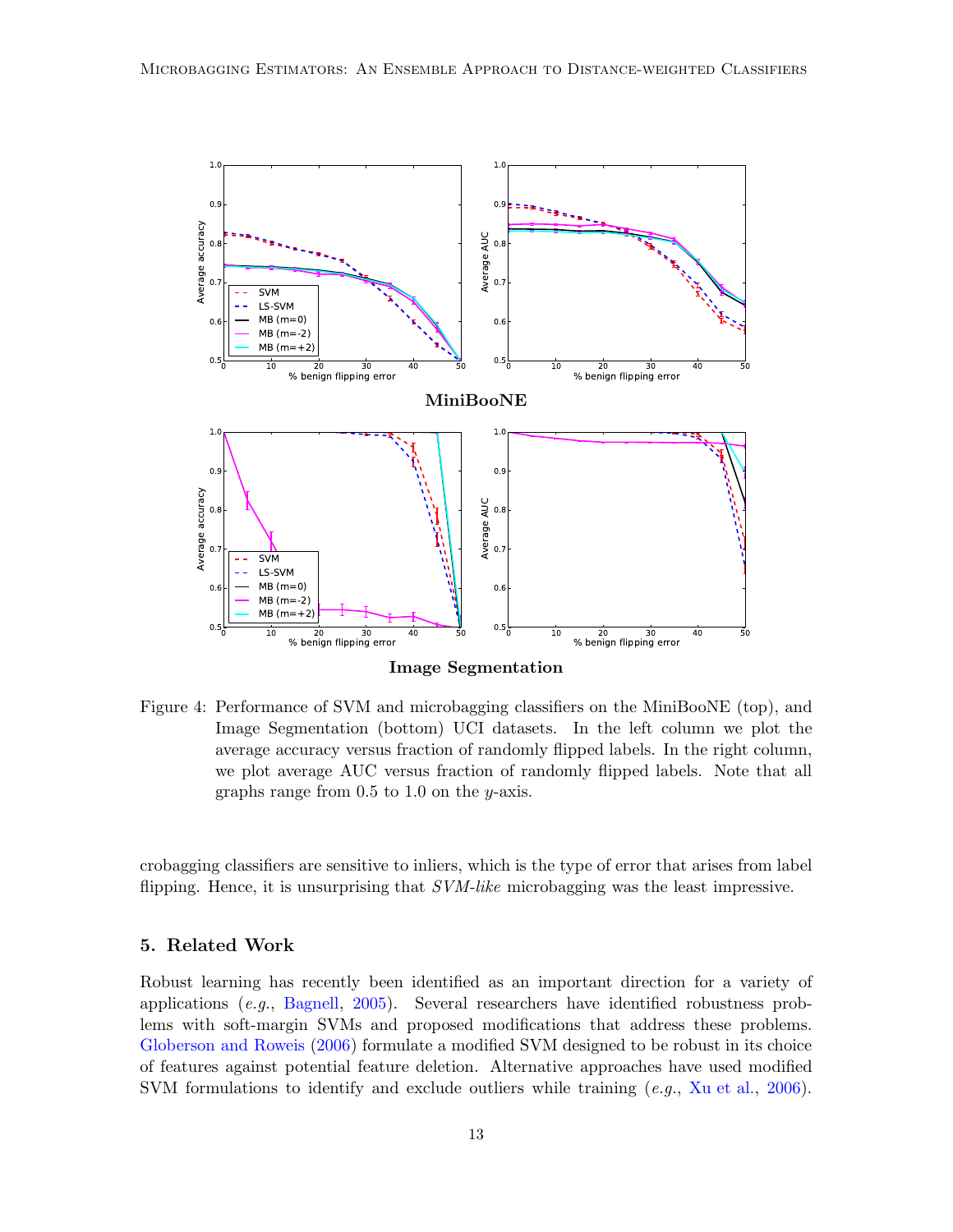Rather than altering the SVM formulation, our approach relies on the equalizing effect of bagging to provide robustness. Naturally, there are many proposed frameworks for bagging SVMs [\(Kim et al.,](#page-15-15) [2002](#page-15-15)), however to our knowledge, this is the first for microbagging.

As we show in Section [3,](#page-5-0) kernel-based linear classifiers can also be cast as distanceweighted voting algorithms (*e.g.* [Mitchell,](#page-15-16) [1997](#page-15-16), Chapter 8.2.1). There have been many modifications of this framework including inverse-distance weights [\(Dudani,](#page-14-2) [1976](#page-14-2)) and an adoption as a kernel-based method [\(Zuo et al.](#page-15-17), [2007\)](#page-15-17). We show that the microbagged classifiers predict the class whose training data minimizes the average weighted distance to the query x. Thus, microbagging generally is a form of Shepard's Method [\(Shepard,](#page-15-18) [1968\)](#page-15-18) since the average is applied to all training data. However, our weights derive directly from our bagging methodology and, to our knowledge, have a form not previously used in the literature. In fact, as pointed out by [Zuo et al.](#page-15-17) [\(2007](#page-15-17)), many of the previous weighting schemes were heuristics whereas our weights naturally arise from our microbagging methodology.

# 6. Conclusions and Future Work

In this paper, we present a new family of kernel-based estimators. Motivated by the fact that bagging equalizes influence among the training data, we derived microbagging classifiers to be less sensitive to noise in the training data than SVMs. As we show, these microbagging estimators have closed-form expressions for their weights that can be computed from the pairwise distances between the training data points. Further, we show that the microbagging classifiers indeed equalize influence over the dataset, and are equivalent to a distance-weighted voting classifiers but with a novel weighting scheme that arises naturally from the bagging framework. Finally, we show that different weighting schemes and bias choices yield different vulnerabilities and different classes biases.

To assess the efficacy of microbagging, we compare its performance to that of softmargin and least-squares SVMs on both toy and real-world datasets. On the toy dataset, we demonstrate that microbagging is a competitive classifier that scales well both with the dimensionality of the dataset, its size, and the degree of class overlap. We also demonstrate that it is indeed a class-balanced classifier. On the real-world UCI datasets, microbagging demonstrates a tradeoff between accuracy on clean data and robustness to label flipping noise. For all the datasets, SVMs perform as well or better than microbagging on clean data, but microbagging classifiers generally perform better at noise levels above 25%. However, particularly on the Image Segmentation dataset, we show that *SVM-like* microbagging (m < 0) can be adversely affected by inliers. As we discuss below, we are currently considering a trimming strategy to reduce the impact of inliers and outliers on microbagged classifiers.

**Efficiency and Scalability** As discussed above, training of microbagged classifiers with distance-weighted scalings is quadratic in the size of the training set for any kernel as it requires all pairwise distances; this is comparable to the training complexity of an SVM. Empirically, we observe that training SVMs is an order of magnitude slower than microbagging since microbagging only performs a sum over the distance matrix whereas SVMs require a sophisticated optimization algorithm. For prediction, however, the lack of sparsity in the weights generally makes microbagging several times slower than SVMs. Microbagging complexities could potentially be improved by using metric trees and approximating the distances that exceed a certain threshold; we leave these proposals for future work.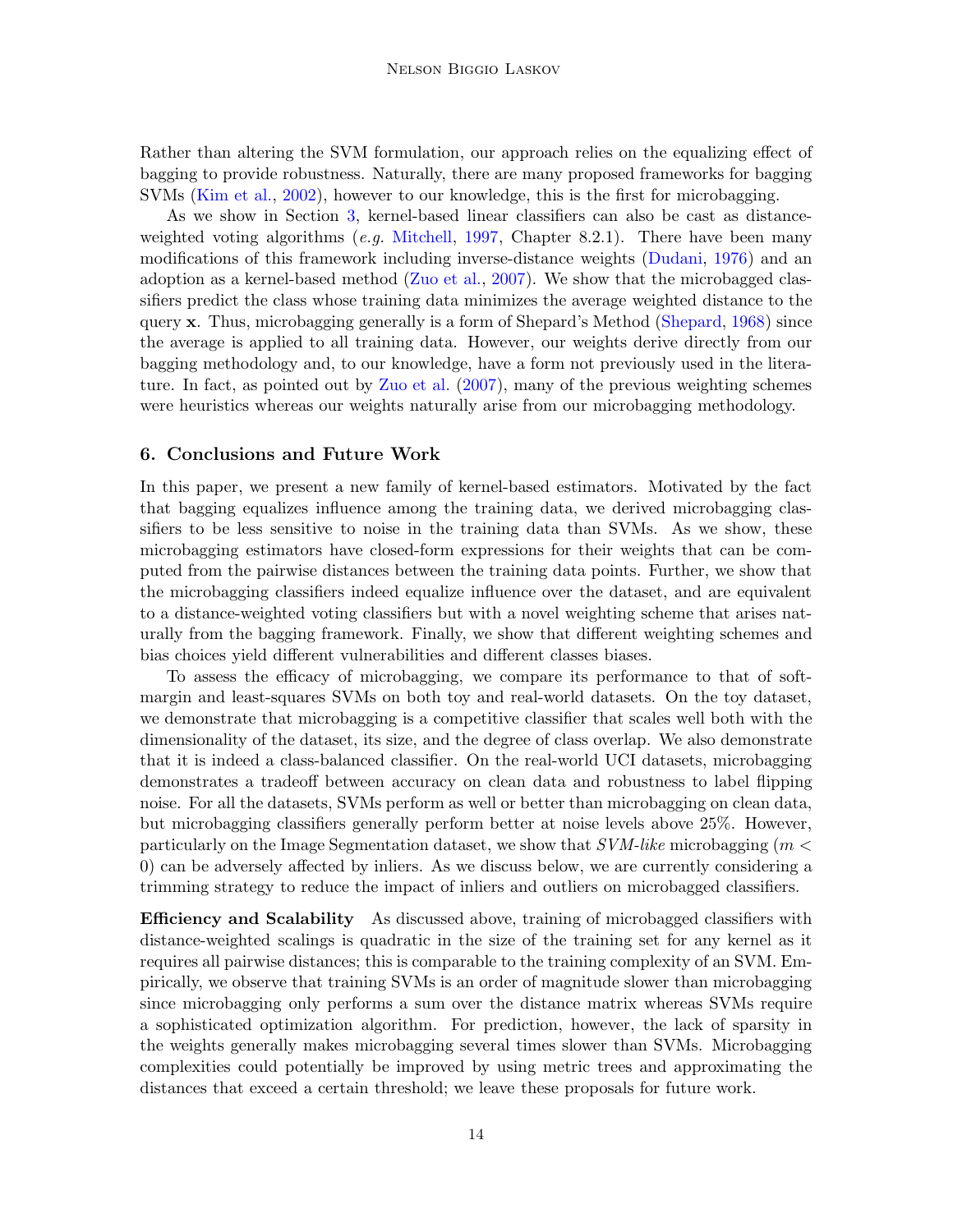# 6.1. Hyperplane Pruning

As discussed in Section [2.4](#page-4-0) and demonstrated empirically in Section [4,](#page-7-0) different hyperplane scaling strategies make the microbagging estimators sensitive to different types of noise in the data. When  $m > 0$ , the classifier is sensitive to gross outliers whereas when  $m < 0$ , the classifier is sensitive to inliers that lie near many points from the opposing class. In both cases, the problem lies in the fact that a small number of data points garner the bulk of the distribution of  $\alpha$  because the interclass pairwise distances for those points are themselves outliers. One solution to this problem is to down-weigh or remove pairwise hyperplanes corresponding to points that are unusually close or unusually distant—we call this proposal *trimmed-distance* microbagging. We conjecture that this trimming of the pairwise distance matrix can further stabilize the microbagging approach and gives an intuitive mechanism for down-weighing outliers and inliers; we will explore this in future work.

#### 6.2. Generalizations of Distance-Weighted Voting

The distance-weighted voting estimator that arises from microbagging immediately generalizes the linear kernelized estimator from Section [1.2](#page-2-3) in two ways.

- 1. Non-kernelized Distances: Because both the learning and prediction phases can be expressed solely in terms of the pairwise distances between data points without direct kernel evaluations, we can use any distance function defined on the space  $\mathcal{X}$ .
- 2. Multi-class Learning: Both the training and prediction phase of the distanceweighted voting estimator naturally generalize to a multi-class setting. The weights expressed in Eq. [\(4\)](#page-4-1) can be generalized as a sum over the scalings  $\sigma_{i,j}$  for every i and j with  $y_i \neq y_j$ . For prediction, based on the minimal weighted average interpretation of microbagging, we simply select the class according to Eq.  $(8)$  with  $c \in \mathcal{Y}$ .

#### Acknowledgements

The authors wish to acknowledge the Alexander von Humboldt Foundation and the Heisenberg Fellowship of the Deutsche Forschungsgemeinschaft (DFG) for providing financial support to carry out this research. This work was also partly supported by a grant awarded to B. Biggio by Regione Autonoma della Sardegna, PO Sardegna FSE 2007-2013, L.R. 7/2007 "Promotion of the scientific research and technological innovation in Sardinia". The opinions expressed in this paper are solely those of the authors and do not necessarily reflect the opinions of any sponsor.

### References

- <span id="page-14-1"></span>J. Andrew Bagnell. Robust supervised learning. In *AAAI*, pages 714–719, 2005.
- <span id="page-14-0"></span>Leo Breiman. Bagging predictors. *Machine Learning*, 24(2):123–140, 1996.
- <span id="page-14-2"></span>Sahibsingh A. Dudani. The distance-weighted k-nearest neighbor rule. In *IEEE Transactions on Systems, Man, and Cybernetics*, volume SMC-6, pages 325–327, 1976.